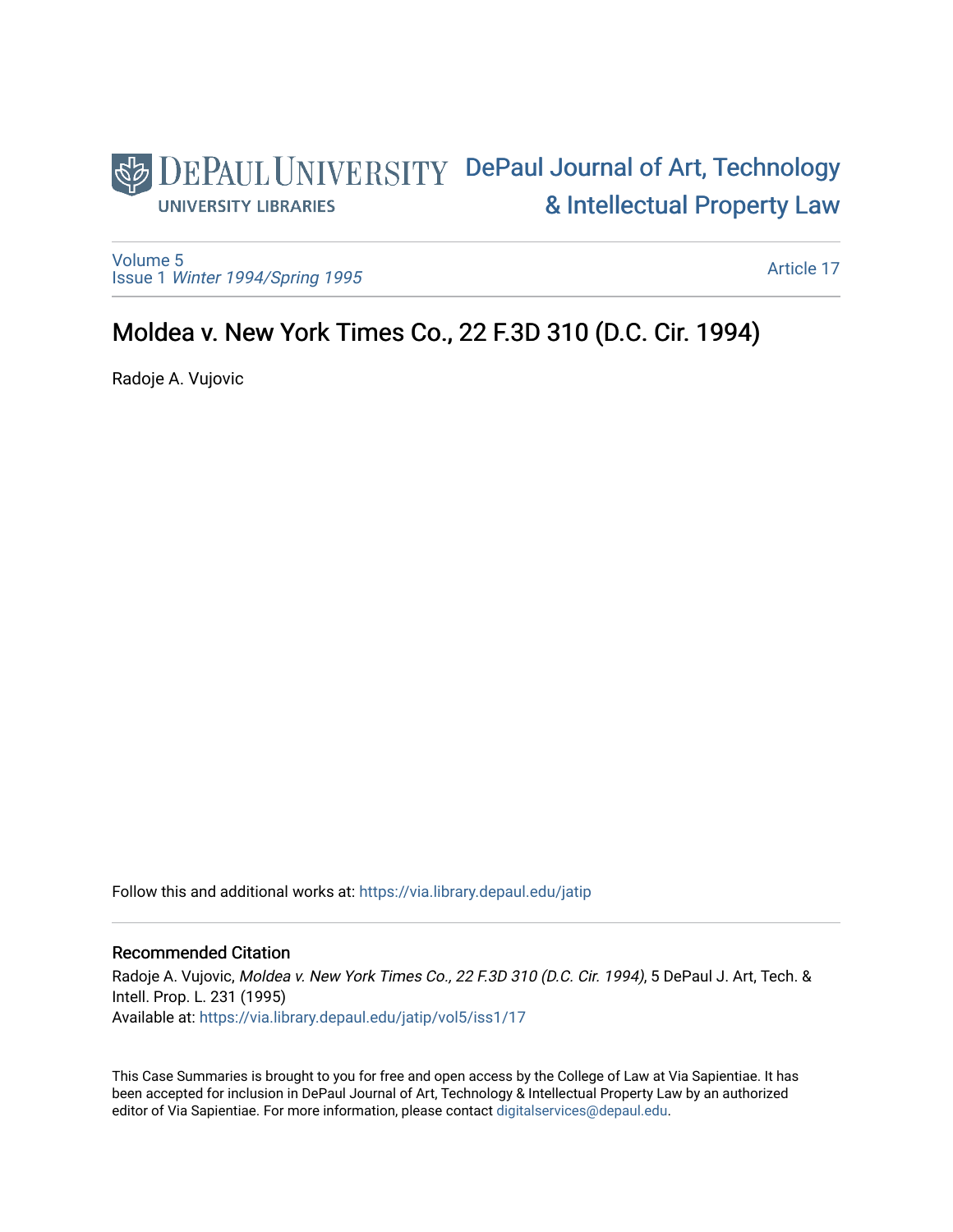## **Moldea v. New York Times Co.,**

### **22 F.3D 310 (D.C. Cm. 1994).**

#### *INTRODUCTION*

Dan **E.** Moldea ("Moldea"), an investigative journalist, sued the New York Times Company ("Times") for defamation and false light invasion of privacy when it published a highly critical review of Moldea's book in the *New York Times Book Review.* The United States District Court for the District of Columbia ruled that the Times' review was not defamatory because it contained only unverifiable statements of the reviewer's opinion of Moldea's book, or of statements that no reasonable juror could find to be false. The United States Court of Appeals for the District of Columbia Circuit reversed, in *Moldea (I),'* holding that the trial court erred in ruling that the Times' review could not be defamatory as a matter of law, because some of the challenged characterizations of the book were sufficiently factual that a jury could determine their truth or falsity. Upon consideration of the Times' petition for rehearing, the Court of Appeals conceded that it had applied an inappropriate standard in *Moldea (I)* and amended its earlier decision, subsequently holding that the challenged statements were supportable interpretations of Moldea's book and that, as a matter of law, the review was substantially true. Based upon this new analysis, the Court of Appeals affirmed the District Court's grant of summary judgment on behalf of the Times.

#### *FACTS*

Plaintiff, Moldea, is an investigative journalist who specializes in stories about organized crime. His most recent book, *Interference: How Organized Crime Influences Professional Football,* published in 1989, was the subject of this suit. Defendant, Times, published a highly unfavorable review of *Interference* in the September 3, 1989 edition of the *New York Times Book Review,* written by Gerald Eskenazi, a sportswriter for the Times.

Moldea filed a defamation suit against the Times, alleging that the Times' review destroyed public interest in his book and effectively ended his career as an investigative journalist. Moldea's complaint alleged that six specific statements in the review were defamatory in that they accused Moldea of being an incompetent investigative journalist. The district court examined at length only one of the disputed statements: "But there is too much sloppy journalism to trust the bulk of this book's 512 pages—including its whopping 64 pages of notes."<sup>2</sup>

The district court found that challenged portions of the Times' review consisted only of statements of non-verifiable opinion about a literary work, or were

**<sup>1.</sup>** Moldea **v. New** York Times Co., **15 F.3d 1137 (D.C.** Cir. 1994).

*<sup>2.</sup> Moldea (I),* **15 F.3d** at 1141.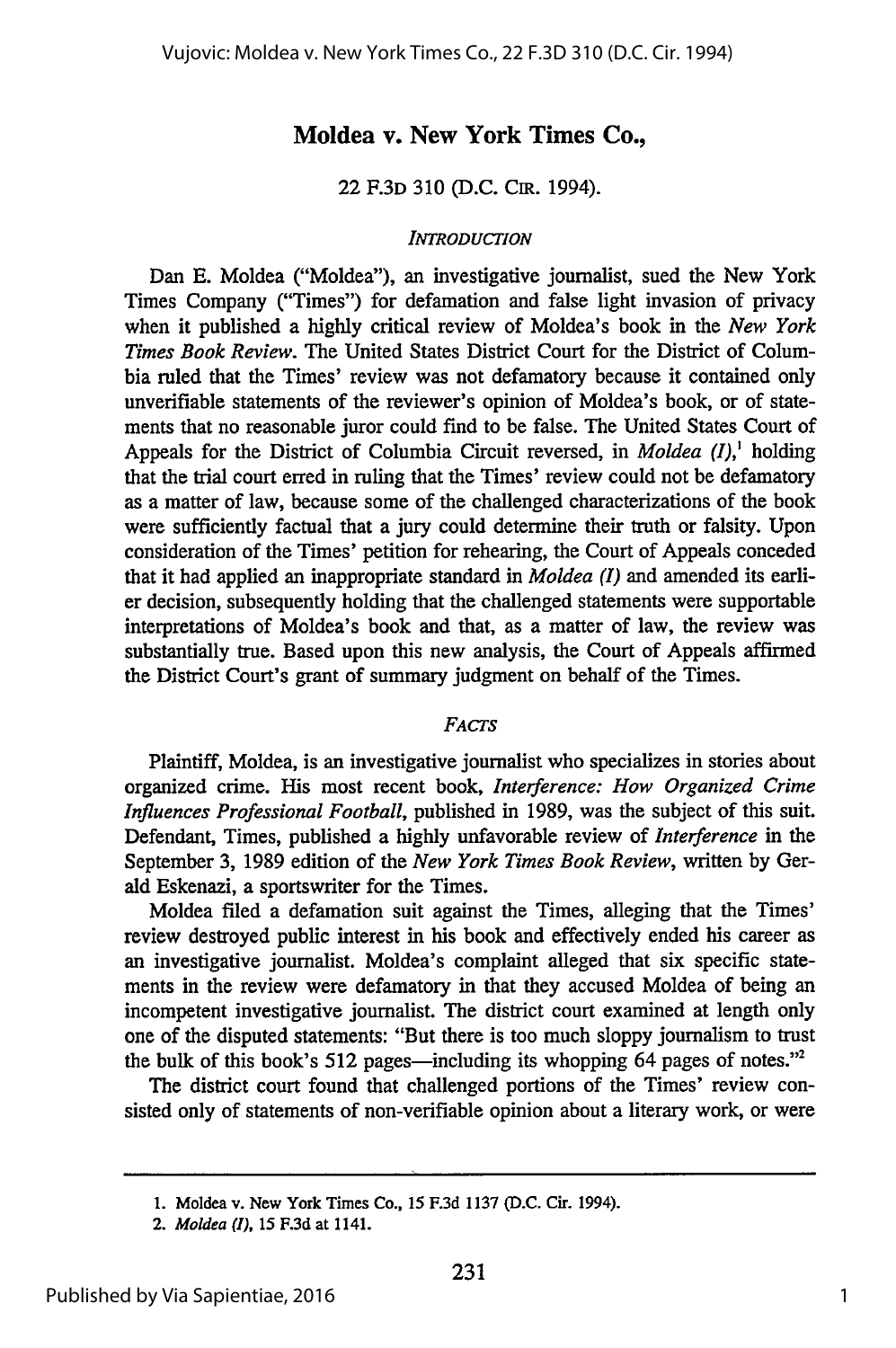232

*DEPAUL J. ART & ENT. LAW* [Vol. V:231

so clearly true that no reasonable juror could find them false. In granting the Times' motion for summary judgment, the trial court ruled that Moldea's claim was not actionable as a matter of law. The plaintiff appealed.

On appeal, the appellate court reversed, holding that some of the challenged characterizations of Moldea's book were sufficiently factual that a jury could determine their truth or falsity. The court therefore found summary judgment to be inappropriate and remanded the case for trial. The Times filed a motion for rehearing, which the court of appeals granted.

#### *LEGAL ANALYSIS*

The issue before the Court of Appeals on rehearing of the court's opinion in Moldea (I) was whether Moldea could in fact state a claim for defamation. A statement is defamatory under District of Columbia law "if it tends to injure plaintiff in his trade, profession, or community standing, or lower him in the estimation of the community."3 The threshold inquiry in a defamation action is whether a statement is "capable of conveying a defamatory meaning."4 If a statement is reasonably capable of a defamatory meaning, then the trier of fact must determine if it "was actually understood by the recipient in that sense."' In *Moldea (I), the appellate court found that Times' allegations that Moldea is a* "sloppy" journalist and that his book contains incorrect or misleading portrayals of events satisfied this initial inquiry.

Although most courts formerly found assertions of "opinion" to be nonactionable, the United States Supreme Court recently adopted an analysis that recognizes statements of opinion can be actionable if they imply defamatory or provably false facts.6 A speaker cannot shield himself from liability by simply prefacing otherwise defamatory statements with the words "In my opinion... **"** As a result, the appropriate inquiry is no longer merely whether a challenged statement is "fact" or "opinion," but instead whether a statement is sufficiently verifiable-i.e., whether a plaintiff can prove that a statement is false.

The court in *Moldea (I)* erred by relying upon a standard which ignored the fact that the statements at issue were solely evaluations of a literary work that appeared in the context of a book review. In its amended decision, the court stated that while there is no "per se" exemption from defamation for book reviews, the genre is one in which readers expect to find both favorable and unfavorable critiques of literary works, reflecting the reviewer's assessment of an author's work that is capable of a number of possible rational interpretations. The court found that the challenged statements were Eskenazi's assessments of Moldea's book, rather than assessments of Moldea himself. Although a critic's latitude is not unlimited, he or she must be given the "breathing space" appropri-

*5. Id.* at 1142 *(citing* White v. Fraternal Order of Police, **909 F.2d 512, 519 (D.C.** Cir. **1990)).**

*<sup>3.</sup> Moldea (I),* **15 F.3d** at 1142 *(citing* Afro-American Publishing Co. v. Jaffe, **366 F.2d** 649, 654 **(D.C.** Cir. **1966)).**

*<sup>4.</sup> Id.* at 1142 *(citing* RESTATEMENT **(SECOND)** OF **TORTS** § 614(1) **(1977)).**

*<sup>6.</sup> See* Milkovich v. Lorain Journal Co., 497 **U.S. 1 (1990).**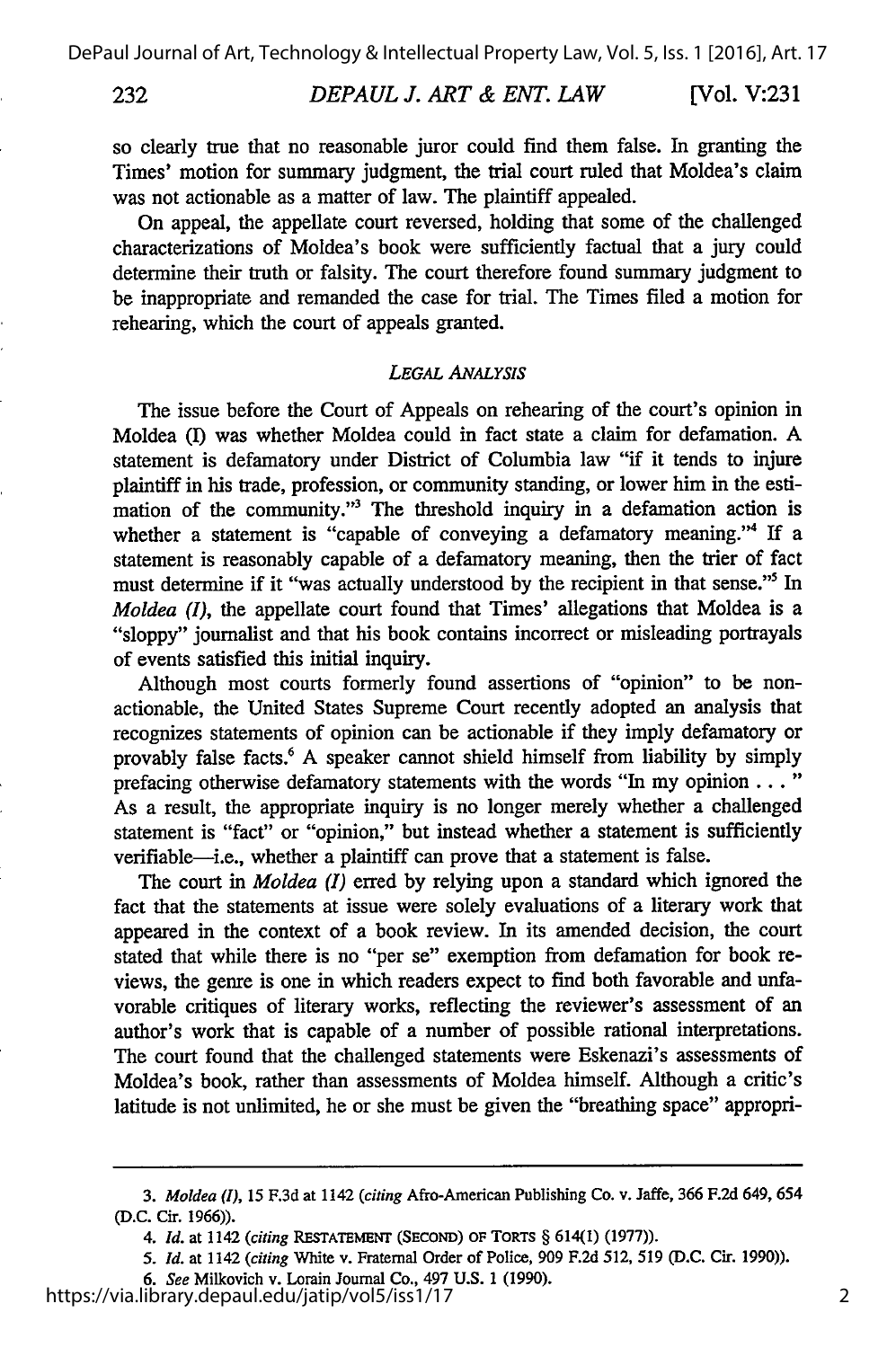## 1995] *MOLDEA v. NEW YORK TIMES CO.* 233

ate to the genre.<sup>7</sup>

The court in *Moldea (II)* next articulated a "supportable interpretation" standard for evaluating critical reviews, providing that a critic's interpretation of a literary work must be rationally supportable by reference to the actual text of the written work. Such an analysis makes actionable only those reviews in which the critic is unable to support his or her interpretations by reference to the text evaluated. In situations where a reviewer, instead of evaluating the book, directly attacks a writer's character, reputation, or competence, the critical statements remain potentially actionable.

In applying the "supportable interpretation" standard to the Times' review, the court found it unnecessary to determine the verifiability of the assertion "too much sloppy journalism," since statements contained in the review that support such a conclusion are supportable interpretations of Moldea's book. The court ruled that as a matter of law, the proper analysis of the challenged statements' verifiability was whether no reasonable person could find that the review's characterizations were supportable interpretations of Moldea's book. In applying this standard, the court held that the Times' review was not defamatory.

Alternatively, the court considered whether the Times could escape potential liability based upon the defense of "substantial truth." The court noted that most of the factual evidence upon which the Times relied in making its "sloppy journalism" assertion could not be proven false at trial. "Substantial truth" is generally regarded as a defense to defamation.<sup>8</sup> Although the District of Columbia Circuit has rejected the so-called "incremental harm rule," the court ruled that the "substantial truth" test still applied to the instant case. The court further found that because the reviewer justified his "sloppy journalism" assertion with true statements, supportable interpretations or supported opinions, the review was substantially true and therefore not actionable.

The court also addressed Moldea's false light invasion of privacy claim. The court of appeals in *Moldea (I)* reversed the lower court's ruling that Moldea could not state a claim for false light invasion of privacy because he failed to allege the publication of "private information." The elements of false light invasion of privacy are met if the defendant published untrue facts concerning the plaintiff that placed him in a false light that would be highly offensive to a reasonable person.<sup>10</sup> Such a claim does not require the publication of private facts." While false light claims are usually also actionable in defamation, a plaintiff is limited to recovery on only one of the two claims arising from a

**<sup>7.</sup>** New York Times Co. v. Sullivan, **376** U.S. 254, **272** (1964).

*<sup>8.</sup> See* Liberty Lobby v. Dow Jones **&** Co., **838 F.2d 1287, 1296 (D.C.** Cir. **1988),** *cert. denied,* 486 **U.S. 825 (1988).**

*<sup>9.</sup> Moldea (1),* **15 F.3d** at 1149 *(citing* Liberty Lobby, Inc. v. Anderson, 746 **F.2d 1563, 1568 (D.C.** Cir. 1984)), *vacated on other grounds,* **477 U.S.** 242 **(1986)** (rejecting notion that a false defamatory statement cannot be actionable if made among other true statements because it does only "incremental harm" **to** a plaintiff's reputation).

*<sup>10.</sup> Moldea (I),* **15 F.3d** at **1151** *(citing* RESTATEMENT **(SECOND) OF** TORTS § **652E (1977)).**

*<sup>11.</sup> Id. (citing* RESTATEMENT (SECOND) OF TORTS § **652E, cmL a).**